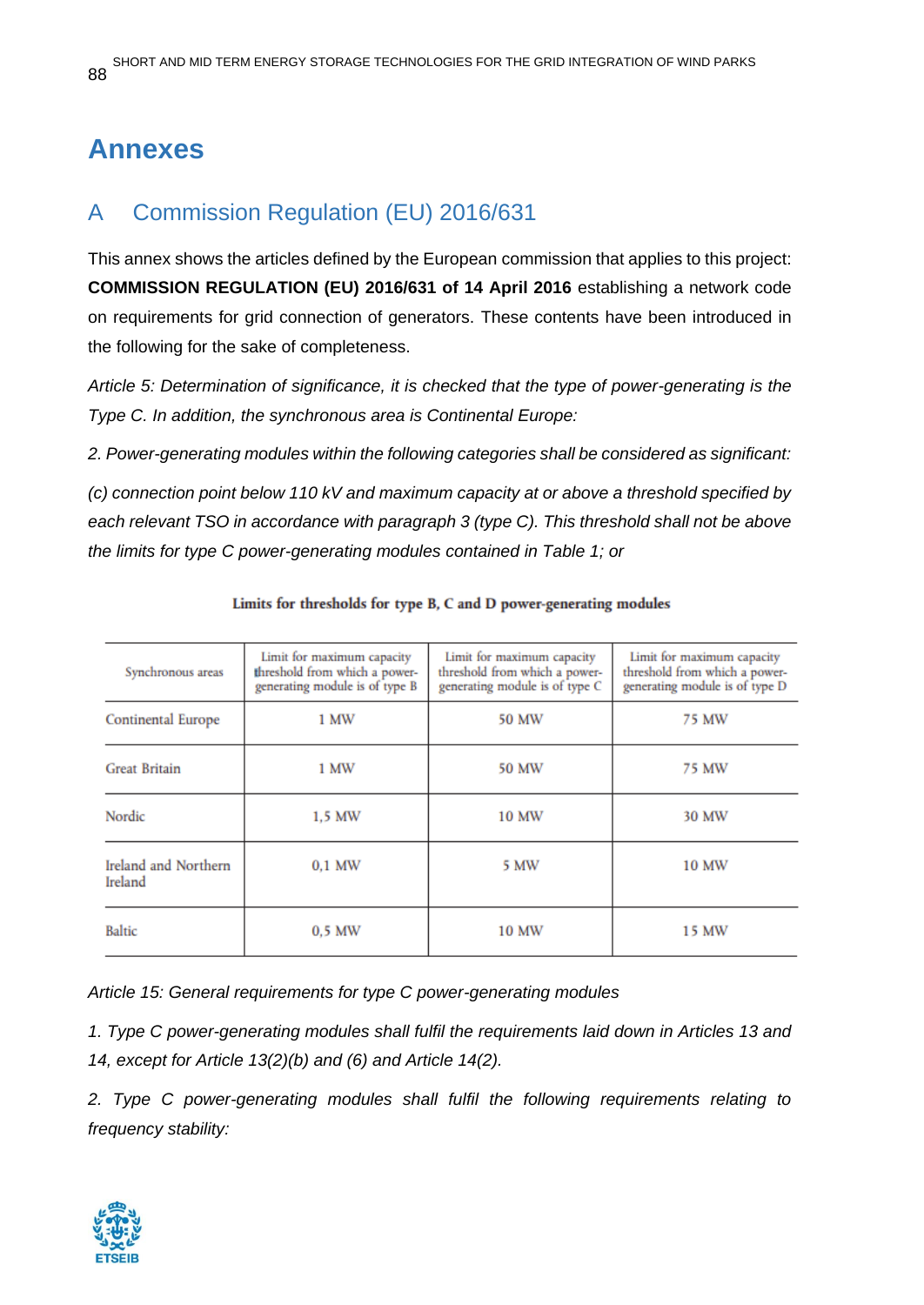*(a) with regard to active power controllability and control range, the power-generating module control system shall be capable of adjusting an active power setpoint in line with instructions given to the power-generating facility owner by the relevant system operator or the relevant TSO.*

*The relevant system operator or the relevant TSO shall establish the period within which the adjusted active power setpoint must be reached. The relevant TSO shall specify a tolerance (subject to the availability of the prime mover resource) applying to the new setpoint and the time within which it must be reached;*

*(b) manual local measures shall be allowed in cases where the automatic remote control devices are out of service. The relevant system operator or the relevant TSO shall notify the regulatory authority of the time required to reach the setpoint together with the tolerance for the active power; 27.4.2016 EN Official Journal of the European Union L 112/21* 

*(c) In addition to Article 13(2), the following requirements shall apply to type C powergenerating modules with regard to limited frequency sensitive mode — underfrequency (LFSM-U):*

*(i) the power-generating module shall be capable of activating the provision of active power frequency response at a frequency threshold and with a droop specified by the relevant TSO in coordination with the TSOs of the same synchronous area as follows:*

*— the frequency threshold specified by the TSO shall be between 49,8 Hz and 49,5 Hz inclusive,*

*— the droop settings specified by the TSO shall be in the range 2-12 %.*

*This is represented graphically in Figure 4;*

*(ii) the actual delivery of active power frequency response in LFSM-U mode shall take into account:*

*— ambient conditions when the response is to be triggered,*

*— the operating conditions of the power-generating module, in particular limitations on operation near maximum capacity at low-frequencies and the respective impact of ambient conditions according to paragraphs 4 and 5 of Article 13, and*

*— the availability of the primary energy sources.*

*(iii)* the activation of active power frequency response by the power-generating module shall *not be unduly delayed. In the event of any delay greater than two seconds, the powergenerating facility owner shall justify it to the relevant TSO;*

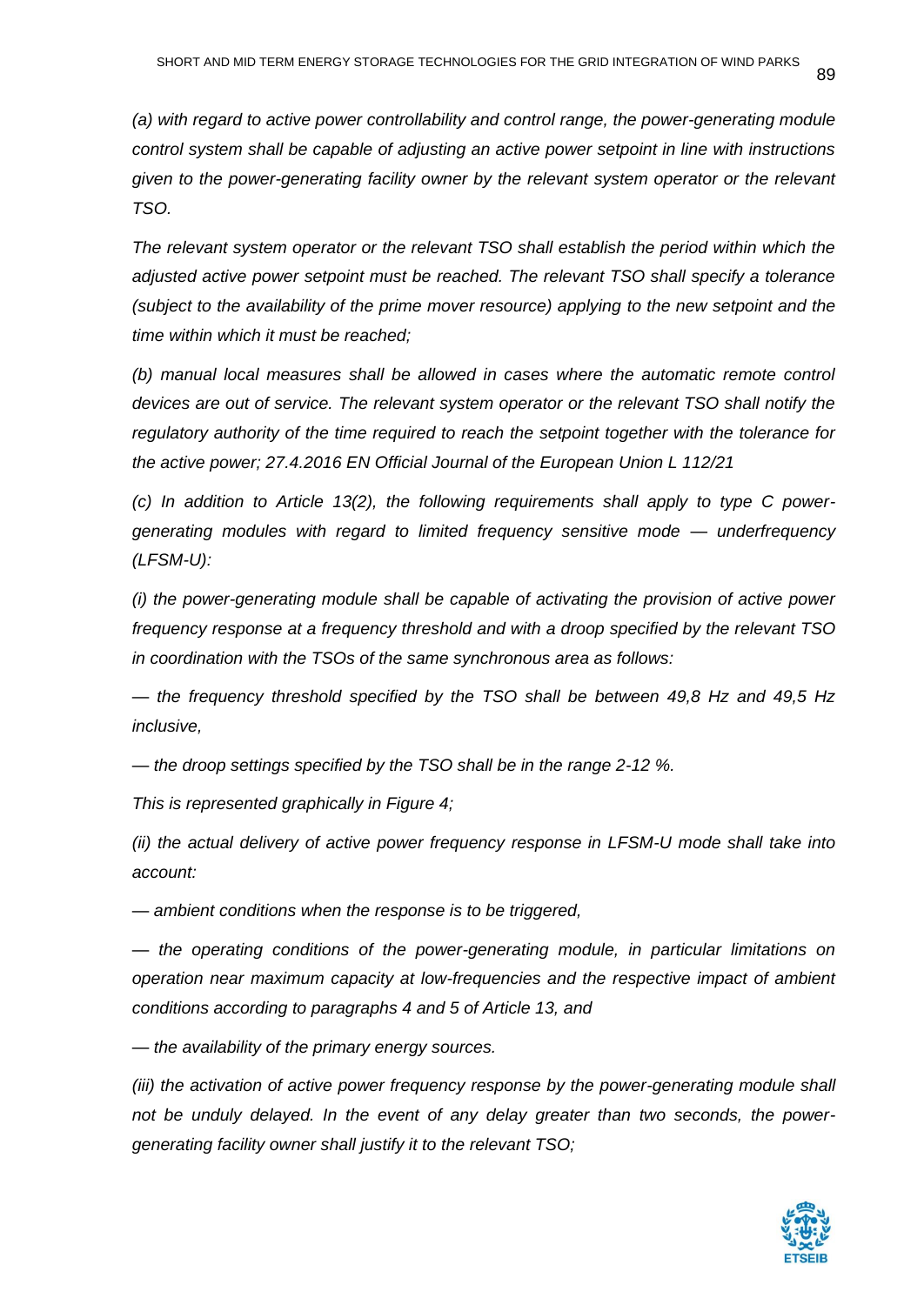*(iv) in LFSM-U mode the power-generating module shall be capable of providing a power increase up to its maximum capacity;*

*(v) stable operation of the power-generating module during LFSM-U operation shall be ensured;*

#### Figure 4

Active power frequency response capability of power-generating modules in LFSM-U



*Pref is the reference active power to which ΔΡ is related and may be specified differently for synchronous power-generating modules and power park modules. ΔΡ is the change in active power output from the power-generating module. fn is the nominal frequency (50 Hz) in the network and Δf is the frequency deviation in the network. At underfrequencies where Δf is below Δf1 the power-generating module has to provide a positive active power output change according to the droop S2.* 

*(d) in addition to point (c) of paragraph 2, the following shall apply cumulatively when frequency sensitive mode ('FSM') is operating:*

*(i) the power-generating module shall be capable of providing active power frequency response in accordance with the parameters specified by each relevant TSO within the ranges shown in Table 4. In specifying those parameters, the relevant TSO shall take account of the following facts:*

*— in case of overfrequency, the active power frequency response is limited by the minimum regulating level,*

*— in case of underfrequency, the active power frequency response is limited by maximum capacity,*

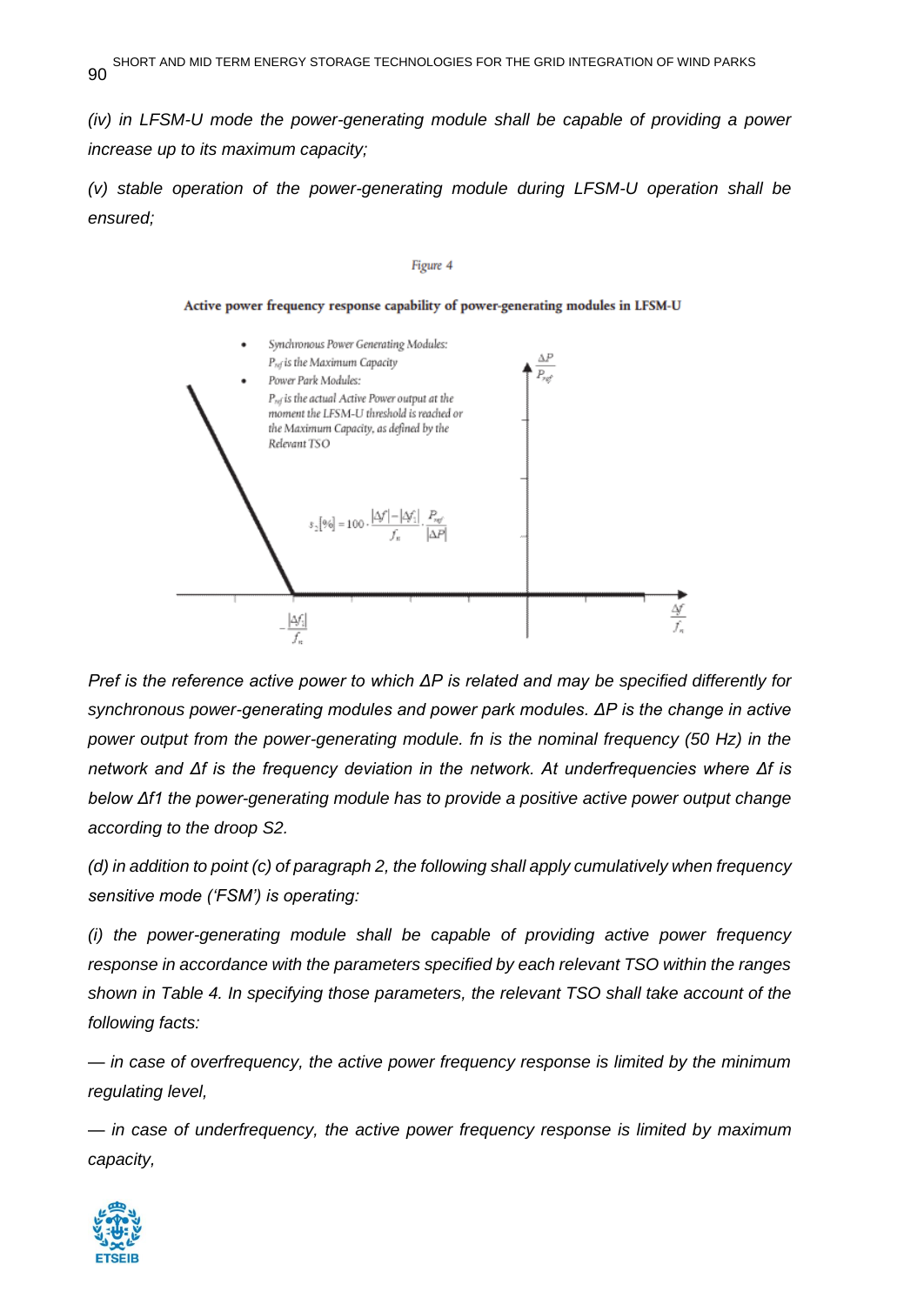*— the actual delivery of active power frequency response depends on the operating and ambient conditions of the power-generating module when this response is triggered, in particular limitations on operation near maximum capacity at low-frequencies according to paragraphs 4 and 5 of Article 13 and available primary energy sources;*

#### Table 4

| Parameters                                                                        |                             | Ranges        |
|-----------------------------------------------------------------------------------|-----------------------------|---------------|
| $\frac{ \Delta P_1 }{P_{\max}}$<br>Active power range related to maximum capacity | 1,5-10 %                    |               |
| Frequency response insensitivity                                                  | $\left  \Delta f_i \right $ | $10-30$ mHz   |
|                                                                                   | $\Delta f_i$<br>$f_n$       | $0,02-0,06$ % |
| Frequency response deadband                                                       |                             | $0-500$ mHz   |
| Droop $s1$                                                                        |                             | $2 - 12%$     |

#### Parameters for active power frequency response in FSM (explanation for Figure 5)



Active power frequency response capability of power-generating modules in FSM illustrating the case of zero deadband and insensitivity



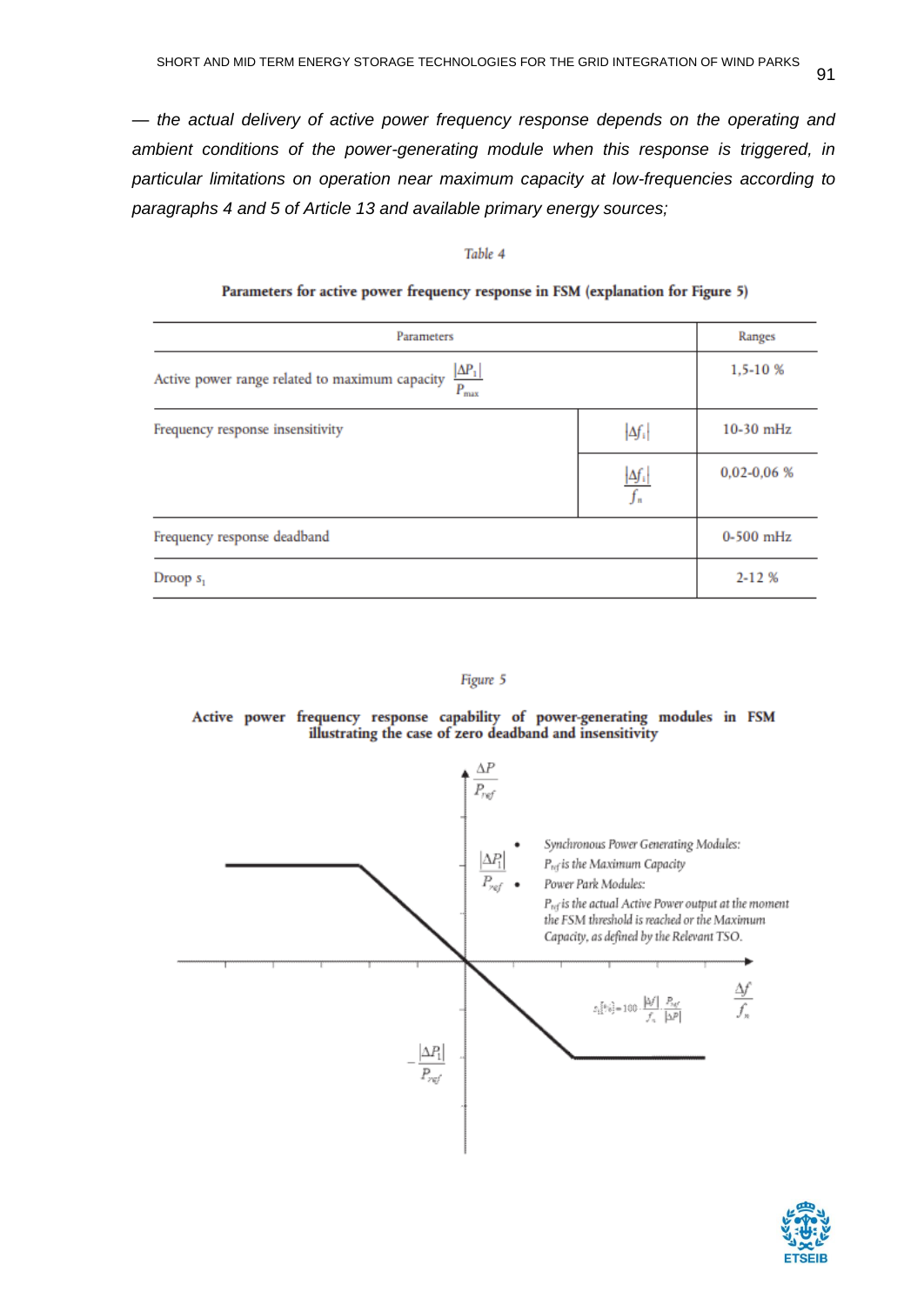*Pref is the reference active power to which ΔΡ is related. ΔΡ is the change in active power output from the power-generating module. fn is the nominal frequency (50 Hz) in the network and Δf is the frequency deviation in the network.*

*(ii) the frequency response deadband of frequency deviation and droop must be able to be reselected repeatedly;*

*(iii) in the event of a frequency step change, the power-generating module shall be capable of activating full active power frequency response, at or above the full line shown in Figure 6 in accordance with the parameters specified by each TSO (which shall aim at avoiding active power oscillations for the power-generating module) within the ranges given in Table 5. The combination of choice of the parameters specified by the TSO shall take possible technologydependent limitations into account;*

*(iv) the initial activation of active power frequency response required shall not be unduly delayed.*

*If the delay in initial activation of active power frequency response is greater than two seconds, the power-generating facility owner shall provide technical evidence demonstrating why a longer time is needed.*

*For power-generating modules without inertia, the relevant TSO may specify a shorter time than two seconds.*

*If the power-generating facility owner cannot meet this requirement they shall provide technical evidence demonstrating why a longer time is needed for the initial activation of active power frequency response;*

Figure 6



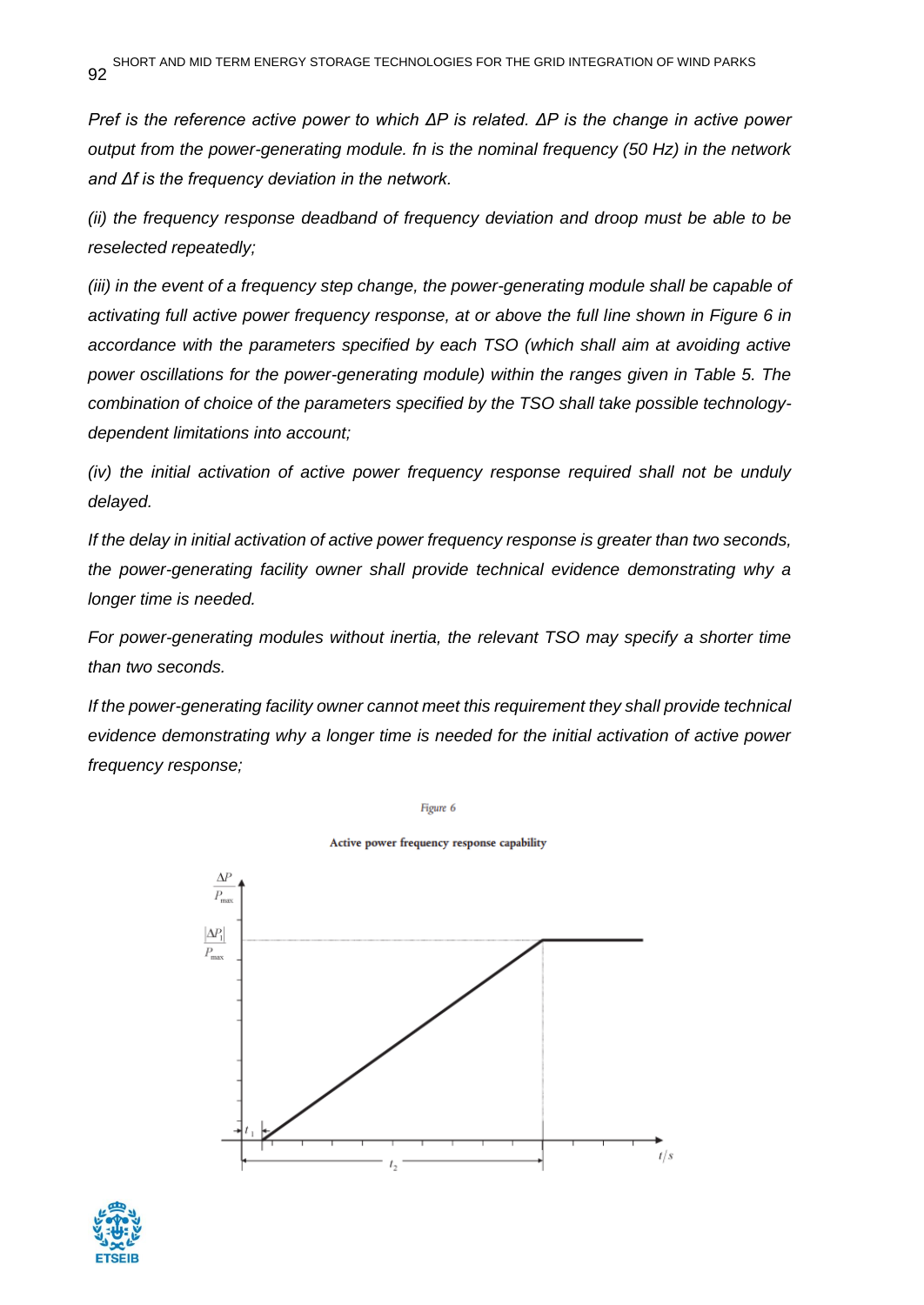*Pmax is the maximum capacity to which ΔΡ relates. ΔΡ is the change in active power output from the power-generating module. The power-generating module has to provide active power output ΔΡ up to the point ΔΡ1 in accordance with the times t1 and t2 with the values of ΔΡ1, t1and t2 being specified by the relevant TSO according to Table 5. t1 is the initial delay. t2 is the time for full activation.*

*(v) the power-generating module shall be capable of providing full active power frequency response for a period of between 15 and 30 minutes as specified by the relevant TSO. In specifying the period, the TSO shall have regard to active power headroom and primary energy source of the power-generating module;*

*(vi) within the time limits laid down in point (v) of paragraph 2(d), active power control must not have any adverse impact on the active power frequency response of power-generating modules; L 112/24 EN Official Journal of the European Union 27.4.2016* 

*(vii) the parameters specified by the relevant TSO in accordance with points (i), (ii), (iii) and (v) shall be notified to the relevant regulatory authority. The modalities of that notification shall be specified in accordance with the applicable national regulatory framework;*

Table 5

| Parameters                                                                                                                                                 | Ranges or values                     |
|------------------------------------------------------------------------------------------------------------------------------------------------------------|--------------------------------------|
| Active power range related to maximum capacity (frequency response range) $\frac{ \Delta P_1 }{P_{\text{max}}}$                                            | 1,5-10 %                             |
| For power-generating modules with inertia, the maximum admissible initial delay $t_1$ unless<br>justified otherwise in line with Article 15(2)(d)(iv)      | 2 seconds                            |
| For power-generating modules without inertia, the maximum admissible initial delay t,<br>unless justified otherwise in line with Article 15(2)(d)(iv)      | as specified by<br>the relevant TSO. |
| Maximum admissible choice of full activation time $tn$ , unless longer activation times are<br>allowed by the relevant TSO for reasons of system stability | 30 seconds                           |

#### Parameters for full activation of active power frequency response resulting from frequency step change (explanation for Figure 6)

*(e) with regard to frequency restoration control, the power-generating module shall provide*  functionalities complying with specifications specified by the relevant TSO, aiming at restoring

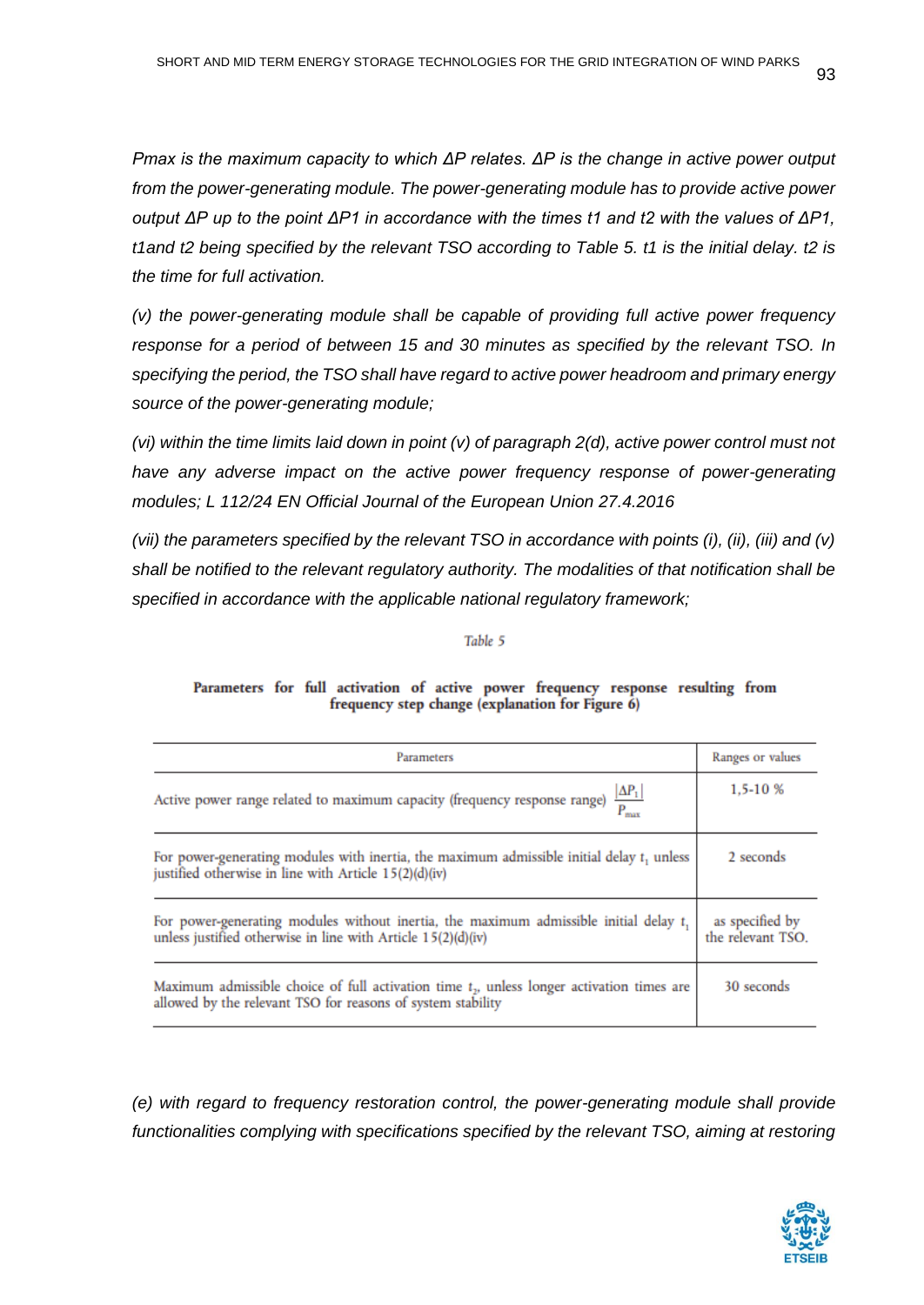*frequency to its nominal value or maintaining power exchange flows between control areas at their scheduled values;*

*(f) with regard to disconnection due to underfrequency, power-generating facilities capable of acting as a load, including hydro pump-storage power-generating facilities, shall be capable of disconnecting their load in case of underfrequency.*

*The requirement referred to in this point does not extend to auxiliary supply;*

*(g) with regard to real-time monitoring of FSM:*

*(i) to monitor the operation of active power frequency response, the communication interface shall be equipped to transfer in real time and in a secured manner from the power-generating facility to the network control centre of the relevant system operator or the relevant TSO, at the request of the relevant system operator or the relevant TSO, at least the following signals:*

*— status signal of FSM (on/off),*

*— scheduled active power output,*

*— actual value of the active power output,*

*— actual parameter settings for active power frequency response,*

*— droop and dead band;*

*(ii) the relevant system operator and the relevant TSO shall specify additional signals to be provided by the power-generating facility by monitoring and recording devices in order to verify the performance of the active power frequency response provision of participating powergenerating modules.*

*3. With regard to voltage stability, type C power-generating modules shall be capable of automatic disconnection when voltage at the connection point reaches levels specified by the relevant system operator in coordination with the relevant TSO.*

*The terms and settings for actual automatic disconnection of power-generating modules shall be specified by the relevant system operator in coordination with the relevant TSO.* 

*4. Type C power-generating modules shall fulfil the following requirements relating to robustness:*

*(a) in the event of power oscillations, power-generating modules shall retain steady-state stability when operating at any operating point of the P-Q-capability diagram;*

*(b) without prejudice to paragraph 4 and 5 of Article 13, power-generating modules shall be capable of remaining connected to the network and operating without power reduction, as long as voltage and frequency remain within the specified limits pursuant to this Regulation;*

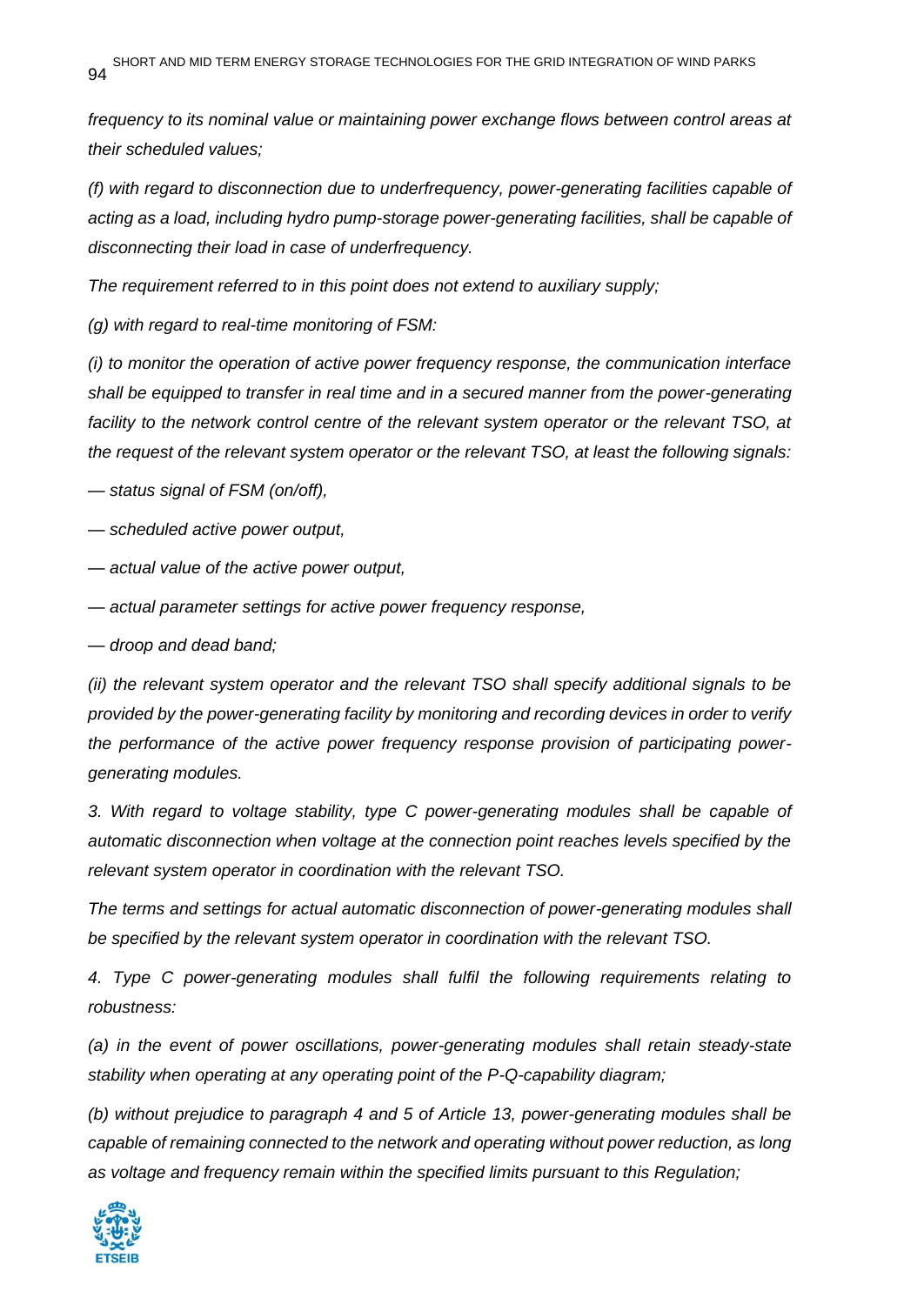*(c) power-generating modules shall be capable of remaining connected to the network during single-phase or three-phase auto-reclosures on meshed network lines, if applicable to the network to which they are connected. The details of that capability shall be subject to coordination and agreements on protection schemes and settings as referred to in point (b) of Article 14(5).*

*5. Type C power-generating modules shall fulfil the following requirements relating to system restoration:*

*(a) with regard to black start capability:*

*(i) black start capability is not mandatory without prejudice to the Member State's rights to introduce obligatory rules in order to ensure system security;*

*(ii) power-generating facility owners shall, at the request of the relevant TSO, provide a quotation for providing black start capability. The relevant TSO may make such a request if it considers system security to be at risk due to a lack of black start capability in its control area;*

*(iii) a power-generating module with black start capability shall be capable of starting from shutdown without any external electrical energy supply within a time frame specified by the relevant system operator in coordination with the relevant TSO;*

*(iv) a power-generating module with black start capability shall be able to synchronise within the frequency limits laid down in point (a) of Article 13(1) and, where applicable, voltage limits specified by the relevant system operator or in Article 16(2);*

*(v) a power-generating module with black start capability shall be capable of automatically regulating dips in voltage caused by connection of demand;*

*(vi) a power-generating module with black start capability shall:*

*— be capable of regulating load connections in block load,*

*— be capable of operating in LFSM-O and LFSM-U, as specified in point (c) of paragraph 2 and Article 13(2),*

*— control frequency in case of overfrequency and underfrequency within the whole active power output range between minimum regulating level and maximum capacity as well as at houseload level,*

*— be capable of parallel operation of a few power-generating modules within one island, and*

*— control voltage automatically during the system restoration phase;*

*(b) with regard to the capability to take part in island operation:*

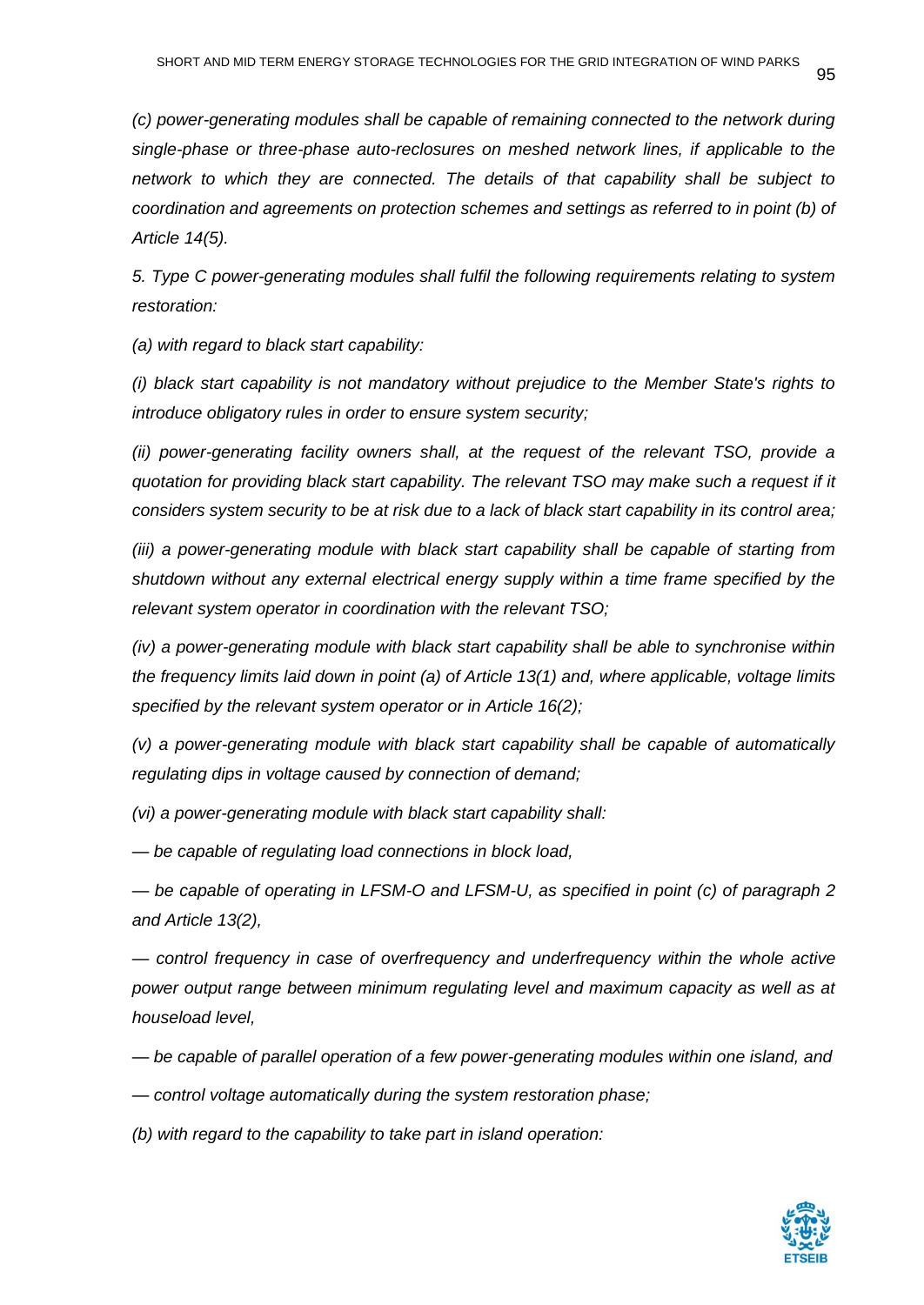*(i) power-generating modules shall be capable of taking part in island operation if required by the relevant system operator in coordination with the relevant TSO and:*

*— the frequency limits for island operation shall be those established in accordance with point (a) of Article 13(1),*

*— the voltage limits for island operation shall be those established in accordance with Article 15(3) or Article 16(2), where applicable;*

*(ii) power-generating modules shall be able to operate in FSM during island operation, as specified in point (d) of paragraph 2.*

*In the event of a power surplus, power-generating modules shall be capable of reducing the active power output from a previous operating point to any new operating point within the P-Q-capability diagram. In that regard, the power-generating module shall be capable of reducing active power output as much as inherently technically feasible, but to at least 55 % of its maximum capacity;*

*(iii)* the method for detecting a change from interconnected system operation to island *operation shall be agreed between the power-generating facility owner and the relevant system operator in coordination with the relevant TSO. The agreed method of detection must not rely solely on the system operator's switchgear position signals;*

*(iv) power-generating modules shall be able to operate in LFSM-O and LFSM-U during island operation, as specified in point (c) of paragraph 2 and Article 13(2);*

*(c) with regard to quick re-synchronisation capability:*

*(i) in case of disconnection of the power-generating module from the network, the powergenerating module shall be capable of quick re-synchronisation in line with the protection strategy agreed between the relevant system operator in coordination with the relevant TSO and the power-generating facility;*

*(ii) a power-generating module with a minimum re-synchronisation time greater than 15 minutes after its disconnection from any external power supply must be designed to trip to house-load from any operating point in its P-Q-capability diagram. In this case, the identification of house-load operation must not be based solely on the system operator's switchgear position signals;*

*(iii) power-generating modules shall be capable of continuing operation following tripping to house-load, irrespective of any auxiliary connection to the external network. The minimum operation time shall be specified by the relevant system operator in coordination with the relevant TSO, taking into consideration the specific characteristics of prime mover technology.*

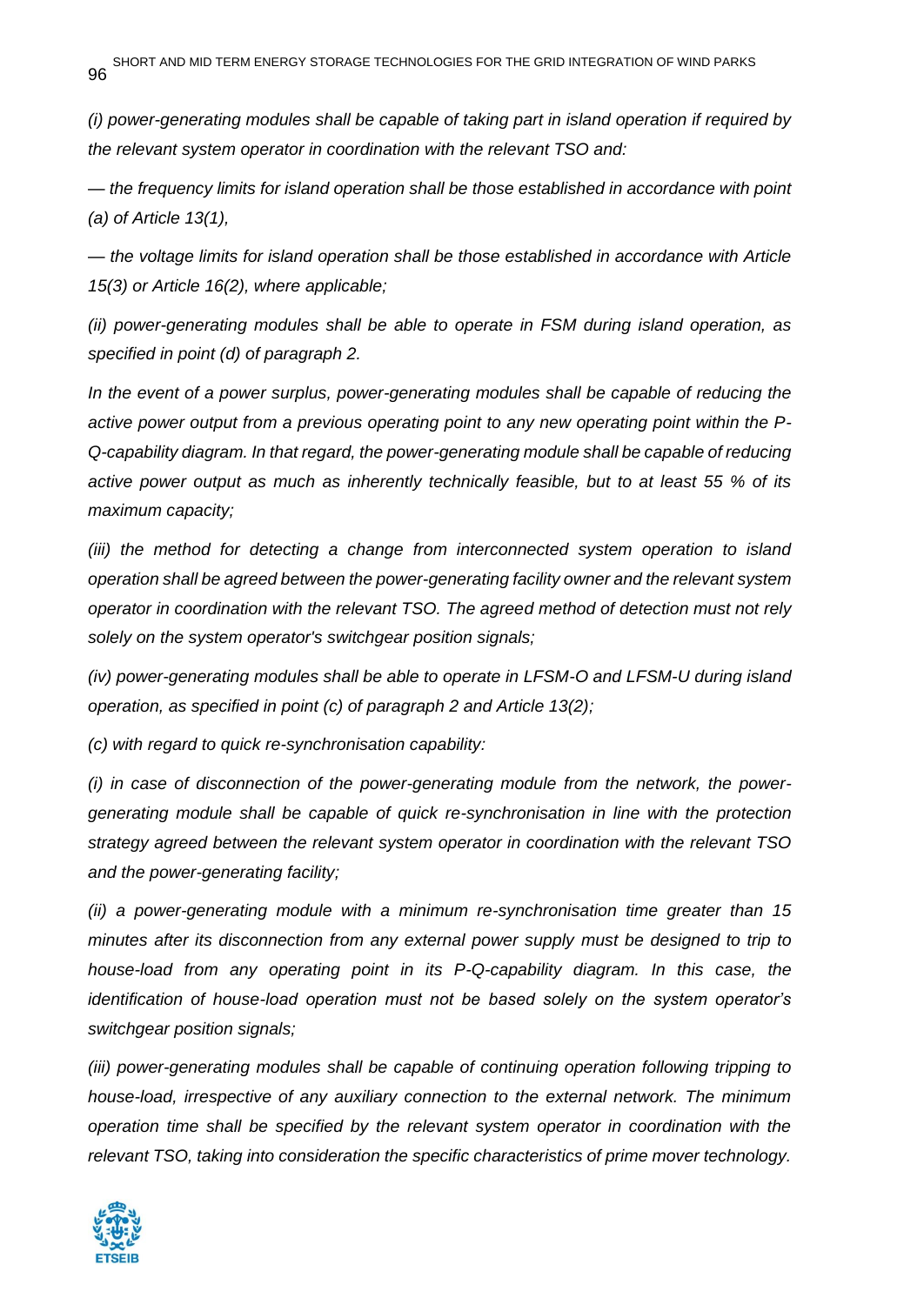*6. Type C power-generating modules shall fulfil the following general system management requirements:*

*(a) with regard to loss of angular stability or loss of control, a power-generating module shall be capable of disconnecting automatically from the network in order to help preserve system security or to prevent damage to the power-generating module. The power-generating facility owner and the relevant system operator in coordination with the relevant TSO shall agree on the criteria for detecting loss of angular stability or loss of control;*

*(b) with regard to instrumentation:*

*(i) power-generating facilities shall be equipped with a facility to provide fault recording and monitoring of dynamic system behaviour. This facility shall record the following parameters:*

*— voltage,*

- *— active power,*
- *— reactive power, and*
- *— frequency.*

*The relevant system operator shall have the right to specify quality of supply parameters to be complied with on condition that reasonable prior notice is given;*

*(ii) the settings of the fault recording equipment, including triggering criteria and the sampling*  rates shall be agreed between the power-generating facility owner and the relevant system *operator in coordination with the relevant TSO;*

*(iii) the dynamic system behaviour monitoring shall include an oscillation trigger specified by the relevant system operator in coordination with the relevant TSO, with the purpose of detecting poorly damped power oscillations;*

*(iv) the facilities for quality of supply and dynamic system behaviour monitoring shall include arrangements for the power-generating facility owner, and the relevant system operator and the relevant TSO to access the information. The communications protocols for recorded data shall be agreed between the power-generating facility owner, the relevant system operator and the relevant TSO; 27.4.2016 EN Official Journal of the European Union L 112/27* 

*(c) with regard to the simulation models:*

*(i) at the request of the relevant system operator or the relevant TSO, the power-generating*  facility owner shall provide simulation models which properly reflect the behaviour of the

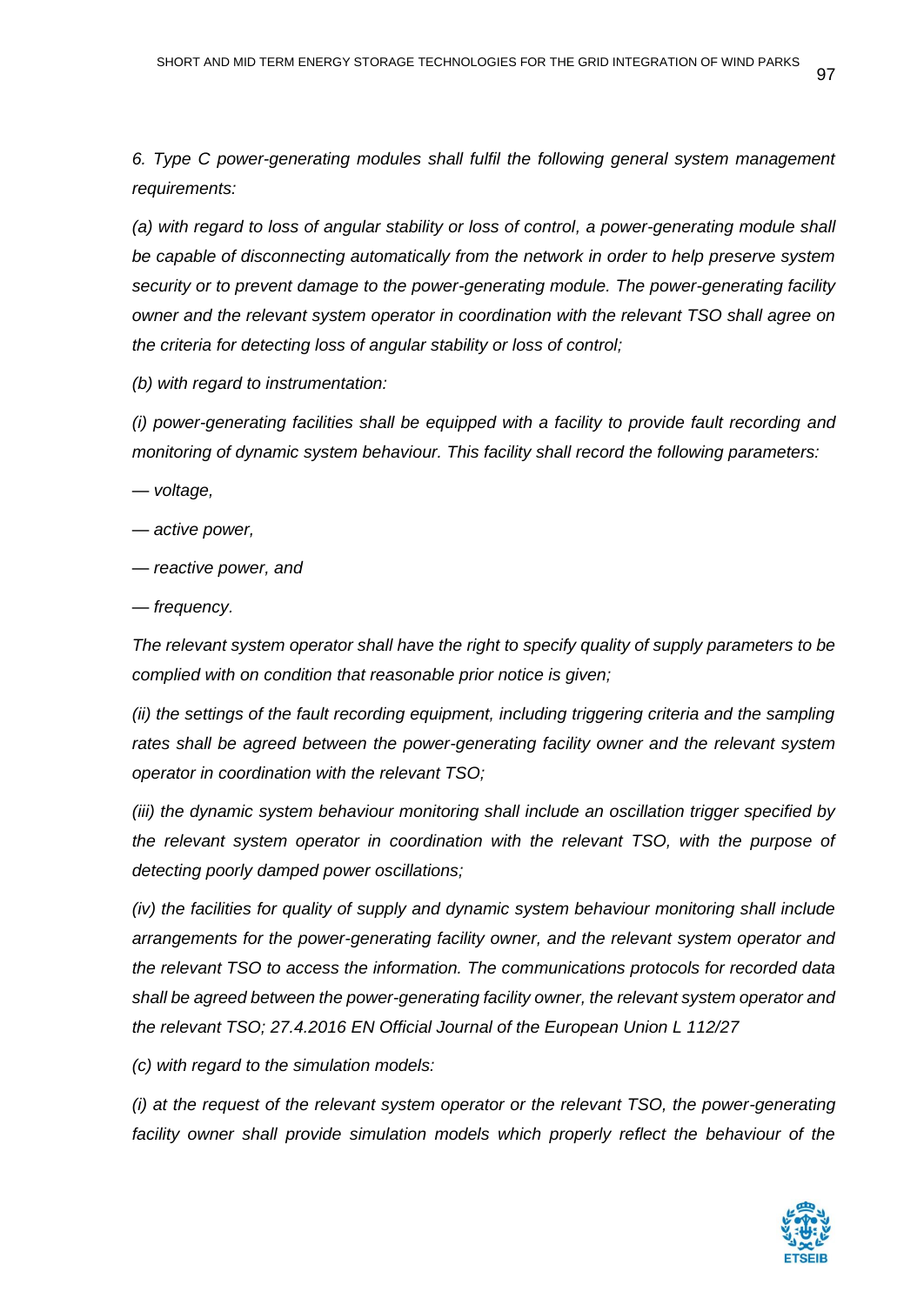*power-generating module in both steadystate and dynamic simulations (50 Hz component) or in electromagnetic transient simulations.*

*The power-generating facility owner shall ensure that the models provided have been verified against the results of compliance tests referred to in Chapters 2, 3 and 4 of Title IV, and shall notify the results of the verification to the relevant system operator or relevant TSO. Member States may require that such verification be carried out by an authorised certifier;*

*(ii) the models provided by the power-generating facility owner shall contain the following submodels, depending on the existence of the individual components:*

*— alternator and prime mover,*

*— speed and power control,*

*— voltage control, including, if applicable, power system stabiliser ('PSS') function and excitation control system,*

*— power-generating module protection models, as agreed between the relevant system operator and the power-generating facility owner, and*

*— converter models for power park modules;*

*(iii) the request by the relevant system operator referred to in point (i) shall be coordinated with the relevant TSO. It shall include:*

*— the format in which models are to be provided,*

*— the provision of documentation on a model's structure and block diagrams,*

*— an estimate of the minimum and maximum short circuit capacity at the connection point, expressed in MVA, as an equivalent of the network;*

*(iv)* the power-generating facility owner shall provide recordings of the power-generating *module's performance to the relevant system operator or relevant TSO if requested. The relevant system operator or relevant TSO may make such a request, in order to compare the response of the models with those recordings;*

*(d) with regard to the installation of devices for system operation and devices for system security, if the relevant system operator or the relevant TSO considers that it is necessary to install additional devices in a power-generating facility in order to preserve or restore system operation or security, the relevant system operator or relevant TSO and the power-generating facility owner shall investigate that matter and agree on an appropriate solution;*

*(e) the relevant system operator shall specify, in coordination with the relevant TSO, minimum and maximum limits on rates of change of active power output (ramping limits) in both an up* 

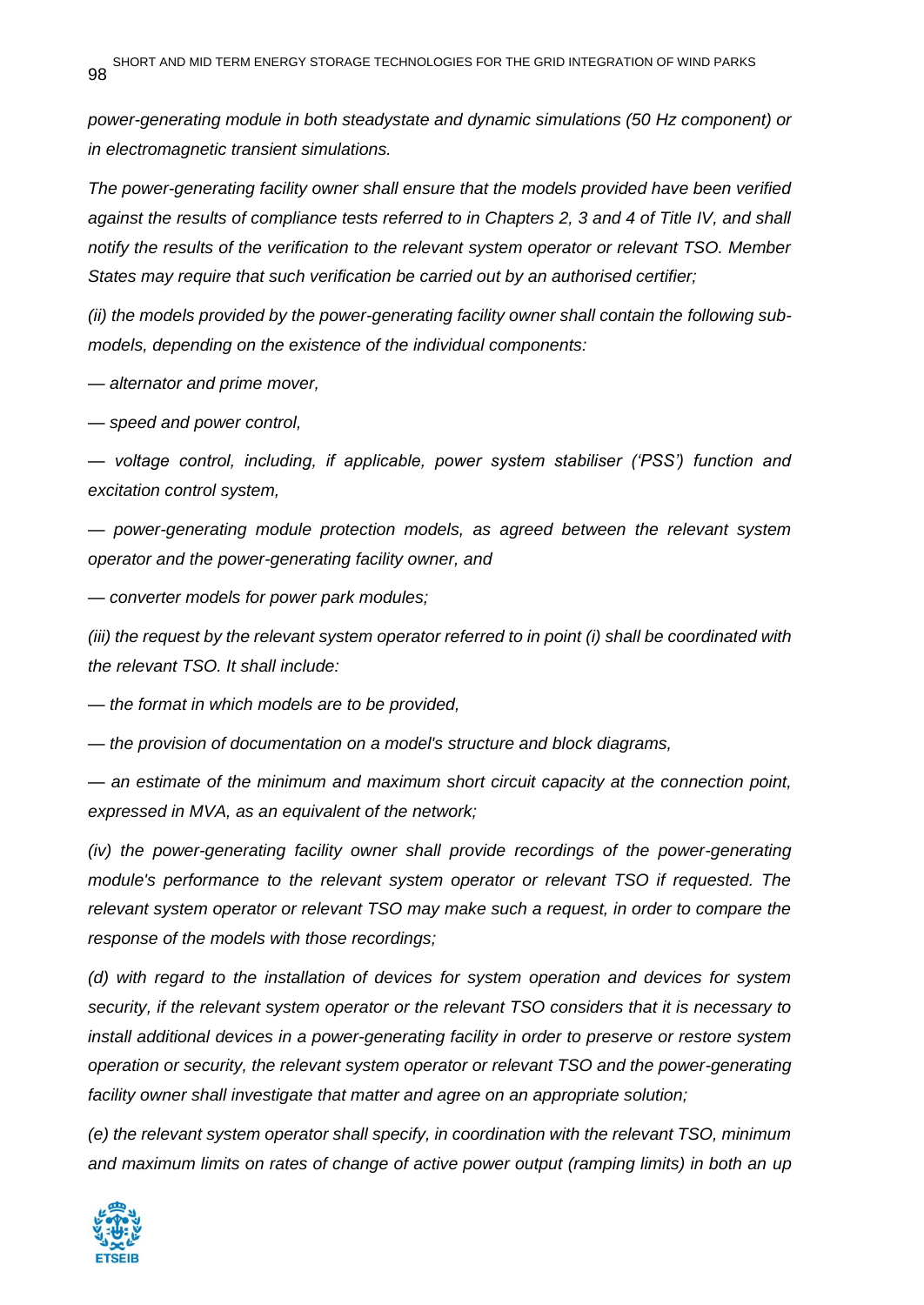and down direction of change of active power output for a power-generating module, taking *into consideration the specific characteristics of prime mover technology;*

*(f) earthing arrangement of the neutral-point at the network side of step-up transformers shall comply with the specifications of the relevant system operator* [30] [31]*.*

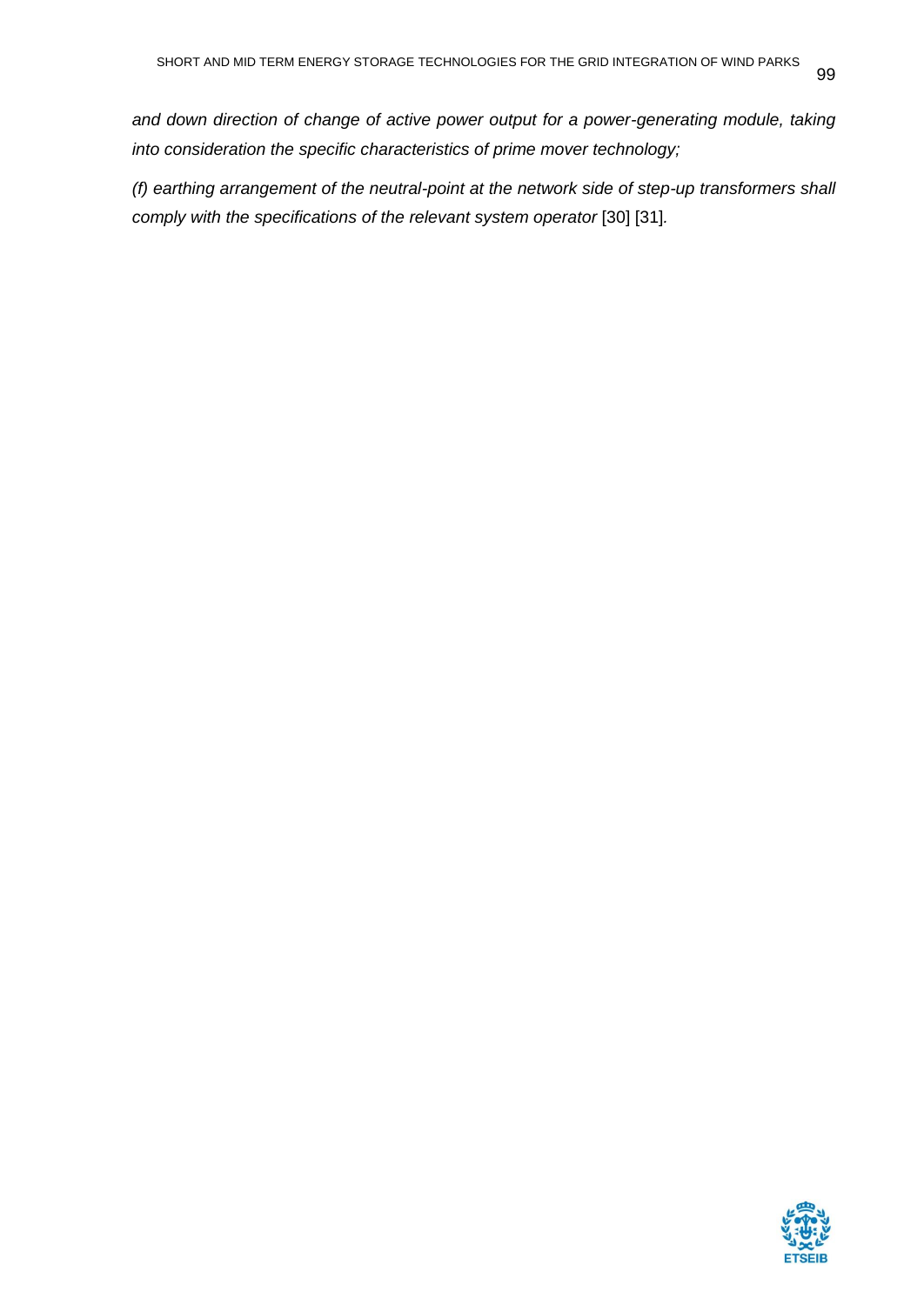SHORT AND MID TERM ENERGY STORAGE TECHNOLOGIES FOR THE GRID INTEGRATION OF WIND PARKS 100

### B MATLAB code

Annex B contain the main MATLAB codes used to treat data and to calculate several results from the wind park. Data collection and treatment, as said in the document, needs to follow the time step of the GAMS simulation (15 s step) since are going to be used for the optimization as well as WP results from MATLAB. Here are explained and shown 6 MATLAB codes.

1. Treatment of Frequency data: Next code shows for one of the months (February in this case). The data from the National Grid UK website was downloaded in an Excel file and later it was needed to be read and kept in a .mat file for future uses in other codes:

```
% Read National Grid UK data
data 2 = \text{csvread('f 2016 2.csv', 1, 1)};
var2 = data_2(:,1)';
i=1;for x=1:15:length(yar1)-1freq january 15(i) =var1(x);
    i=i+\overline{1};end
freq january 15;
```
2. Data from REE was downloaded in a Excel file and pasted to a .mat file. Here can be checked how the data was treated to obtain the steps for the simulation program every 15 s called in this code as *intra\_market\_15s* and defined in the document for the GAMS simulation as  $\lambda_{m,t}$  .

```
% Read and treatment of REE data 
load REE data.mat
j=1;k=1;x=1;for x=1:length(REE data)
      for i=[1:240]
          intra market 15secs(k)=REE data(j);
          k=k+1;end
      j = j + 1;x=x+1:
end
intra_market_15secs;
```
3. Then, it has been calculated the power the WP can generate with no PRIMARY FREQUENCY CONTROL limitations. Every month is calculated the same. Here are shown the wind speed of the month and how to extrapolate it to have variations every 15 s, the Cp from Gamesa manufacturer for different wind speeds, and the Power generation of one WT considering the wind speed variations at a high precision (0.01 m/s variations) and the respective Cp. Due to the data is from an array it was not possible to minimize the code creating a for loop so, here is shown a code of long extension.

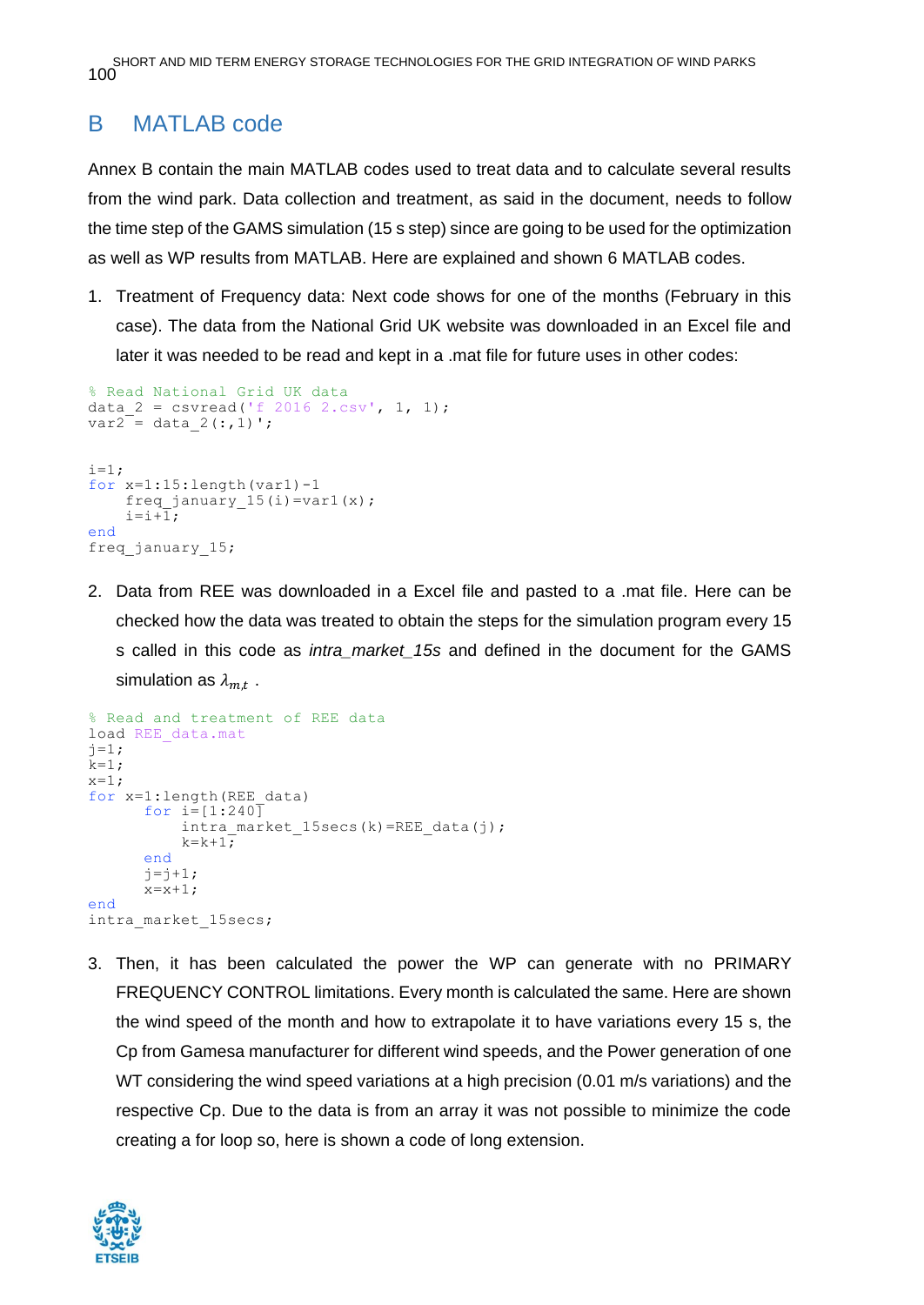101

At the end if this code, it is shown how it was restricted the power generated of the WT (due to the maximum has to be 4.5 MW) and it was referred in the document previously as  $E_{max}$  for the GAMS simulation.

```
% January 2017
load v sodar january.mat
v january=0; \frac{1}{8} the wind speed every 15 s in January (m/s)
i=1;for i=1:length(v_sodar_january)-1
       v january(\overline{j})=-((\overline{v} sodar january(i+1)-v sodar january(i))/(2-1))*(2-
1)+v sodar january(i+1);
       v january(j+1)=-((v sodar january(i+1)-v sodar january(i))/(2-1))*(2-
1.25) +v sodar january(i+1);
       v january(j+2)=-((v sodar january(i+1)-v sodar january(i))/(2-1))*(2-
1.5) +v sodar january(i+1);
       \overline{v} january(j+3)=-((v sodar january(i+1)-v sodar january(i))/(2-1))*(2-
1.75) +vsodar january(i+1);
       \overline{j}=\overline{j}+4;
end
v_january;
% Cp from the manufacturer G120-4.5MW
Cp=[0.280 0.390 0.430 0.450 0.460 0.460 0.460 0.440 0.390 0.330 0.260 0.210 
0.170 0.140 0.120 0.100 0.090 0.080 0.070 0.065 0.040 0.030 0.025 0.020 
0.020];
Cp f=0;
i=\overline{1};
for i=1:length(Cp)-1
Cp f(j) = - ((Cp(i+1)-Cp(i))/(2-1))*(2-1)+Cp(i+1);
Cp^{-}f(j+1) = -((Cp(i+1)-Cp(i)))/(2-1) * (2-1.05) + Cp(i+1);Cp^-f(j+2) = -((Cp(i+1)-Cp(i))/(2-1))*(2-1.1)+Cp(i+1);Cp^-f(j+3) = -((Cp(i+1)-Cp(i))/(2-1))*(2-1.15)+Cp(i+1);Cp^-f(j+4) = -((Cp(i+1)-Cp(i))/(2-1))*(2-1.2)+Cp(i+1);Cp<sup>-</sup>f(j+5)=-((Cp(i+1)-Cp(i))/(2-1))*(2-1.25)+Cp(i+1);
Cp<sup>\Gamma</sup>f(j+6)=-((Cp(i+1)-Cp(i))/(2-1))*(2-1.3)+Cp(i+1);
Cp^-f(j+7) = - ((Cp(i+1)-Cp(i)) / (2-1)) * (2-1.35) +Cp(i+1);
Cp^-f(j+8) = -((Cp(i+1)-Cp(i))/(2-1))*(2-1.4)+Cp(i+1);Cp^{-}f(j+9) = - ((Cp(i+1)-Cp(i))/(2-1))*(2-1.45)+Cp(i+1);
Cp^-f(j+10) = - ((Cp(i+1)-Cp(i))/(2-1))*(2-1.5)+Cp(i+1);
Cp^-f(j+11) = -((Cp(i+1)-Cp(i))/(2-1))*(2-1.55)+Cp(i+1);Cp^{-}f(j+12) = -((Cp(i+1)-Cp(i))/(2-1))*(2-1.6)+Cp(i+1);\overline{Cp} f(j+13) = -((\overline{Cp}(i+1) -\overline{Cp}(i))/(2-1))*(2-1.65)+\overline{Cp}(i+1);
Cp^{\top}f(j+14)=-((Cp(i+1)-Cp(i))/(2-1))*(2-1.7)+Cp(i+1);Cp^{\text{th}}(j+15) = -((Cp(i+1)-Cp(i))/(2-1))^*(2-1.75)+Cp(i+1);Cp^-f(j+16) = -((Cp(i+1)-Cp(i))/(2-1))*(2-1.8)+Cp(i+1);Cp^-f(j+17) = -((Cp(i+1)-Cp(i))/(2-1))*(2-1.85)+Cp(i+1);Cp^-f(j+18) = -(Cp(i+1)-Cp(i))/(2-1) * (2-1.9) + Cp(i+1);Cp^-f(j+19) = -((Cp(i+1)-Cp(i))/(2-1))*(2-1.95)+Cp(i+1);j=\overline{j}+20;end
Cp_f;
%Power January
Power_january=0; %in Wattios
rho=1.225; % air density (kg/m3)
A=12868; %Swept area (m2) Model G128-4.5MW
Power january(v january\leq=3) =
0.5*rho*A*Cp f(\overline{1}).*v january(v january<=3).^3;
Power january(v january>3 & v january<=3.05) =
0.5*r\overline{h}o*A*Cp~f(\overline{1}).*v january(\overline{v} january>3 & v january<=3.05).^3;
Power january(v january>3.05 & v january<=3.1) =
0.5*r\overline{h}o^{\star}A^{\star}Cp f(\overline{2}).*v_january(v_january>3.05 & v_january<=3.1).^3;
Power january(v_january>3.1 & v_january<=3.15) =
0.5*r\overline{ho} *A*cp_f(\overline{3}).*v_january(v_january>3.1 & v_january<=3.15).^3;
Power january(v january>3.15 & v january <= 3.20) =
0.5*rho*A*Cp~f(\overline{4}).*v january(v_january>3.15 & v_january<=3.20).^3;
```
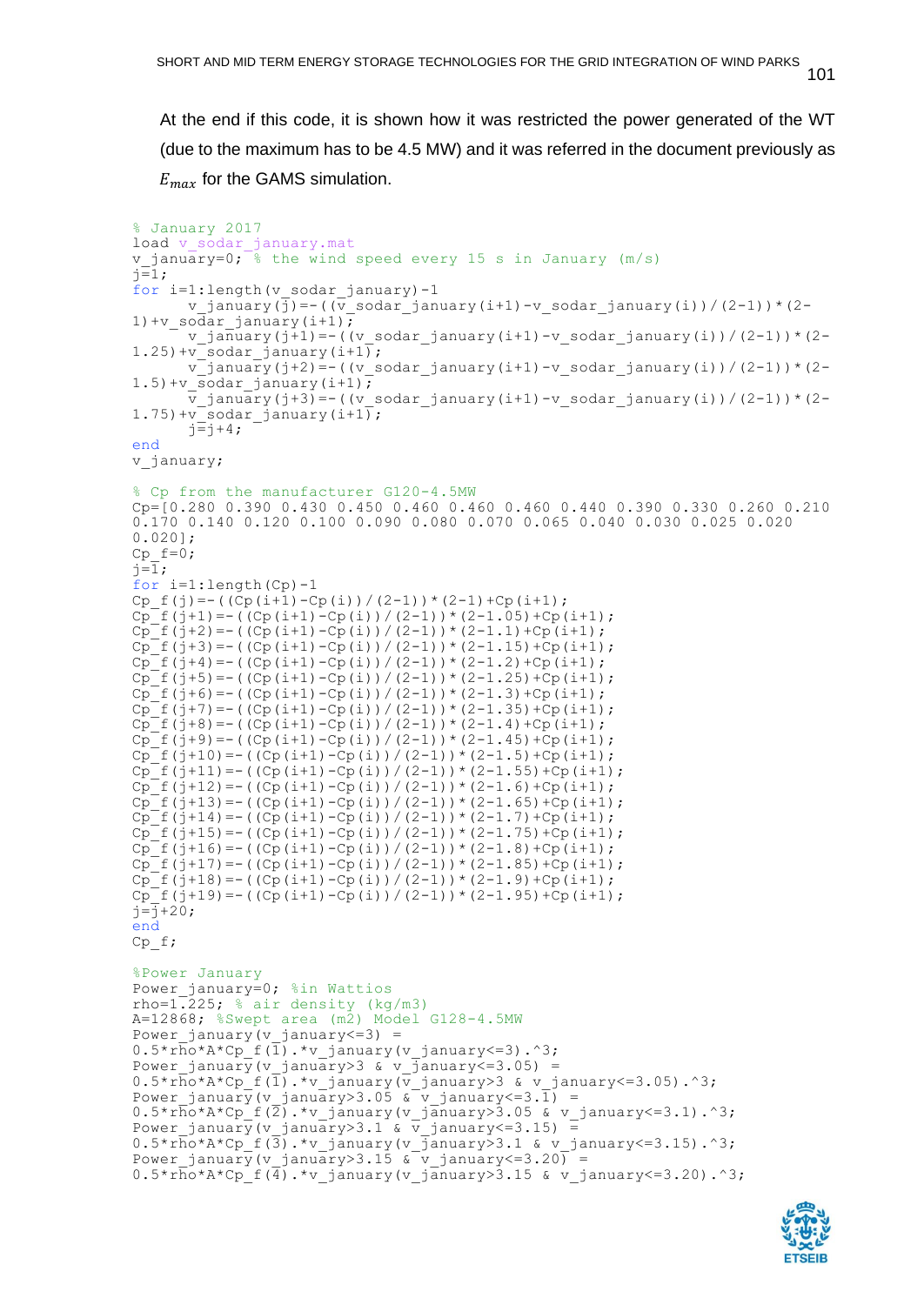SHORT AND MID TERM ENERGY STORAGE TECHNOLOGIES FOR THE GRID INTEGRATION OF WIND PARKS 102

Power january(v january>26.75 & v january <= 26.8) =  $0.5*r\overline{h}o^*A^*Cp$  f( $\overline{476}$ ).\*v\_january(v\_january>26.75 & v\_january<=26.8).^3; Power january(v january>26.8 & v january<=26.85) = 0.5\*rho\*A\*Cp\_f(477).\*v\_january(v\_january>26.8 & v\_january<=26.85).^3; Power january(v january>26.85 &  $\overline{v}$  january<=26.9) =  $0.5*r\overline{h}o^*A^*Cp~f(\overline{478})$ .\*v\_january(v\_january>26.85 & v\_january<=26.9).^3; Power january(v january>26.9 & v january<=26.95) =  $0.5*r\overline{ho} *A*Cp^-f(\overline{479})$ .\*v\_january(v\_january>26.9 & v\_january<=26.95).^3; Power january(v january>26.95 & v january <= 27.0) = 0; % Power with Gamesa limitation 4.5 MW Power jnr=Power january;  $Power$ jnr (Power\_january>=4500000)=4500000; % Power of 20 Gamesa WT Power jnr 20=Power jnr.\*20;

4. Primary Frequency Control was calculated considering the variations of the frequency and implementing the droop equation to get the power due to those frequency fluctuations every 15 s. Here is shown for the month of January how the power changes,  $Eu_{fr,t}$  defined before in the document is called in this code *P\_jnr\_20\_if*. The nomenclature of the January's power generation from the WP is *P\_jnr\_20* with no primary frequency control implication.

```
for j=1:length(freq_january_15)
         m(j) = (50 - freq january 15(j));
if (m(j) < -0.25)Power jnr 20_if(k) = Power_jnr_20(j)*(-0.1);
              elseif (m(i)) -0.25 & m(i) < -0.02)
              Power jnr 20 if(k) = Power jnr 20(j)*(-0.05);
                  elseif (m(j))=-0.02 \sqrt{x} m(\overline{j}) \le 0.02)
                  Power jnr 20 if(k) = 0;
                       e\overline{1}sei\overline{f} (\overline{m}(j) > 0.02 && m(j) < 0.25)
                        Power \pi 20 if(k) = Power \pinr 20(j)*0.05;
                         else
                           Power jnr 20 if(k) = Power jnr 20(j)*0.1;
           end
              k=k+1;j = j + 1;
```
end

…

5. Another restriction that will be used in the GAMS simulations is when the frequency is at minimum level (-0.5 Hz), defined as  $Eu_{fr,Hz, lim}$  previously in the document.

```
Power jnr 20 low=1;
for p=1:178560Power_jnr_20_low(r) = Power jnr 20(p)*0.1;
    r=r+1;end
```
6. Now, how to do the extra pay that the National Grid UK gives to the renewable generators if they need to cut off or to produce more for balancing the grid (mostly they